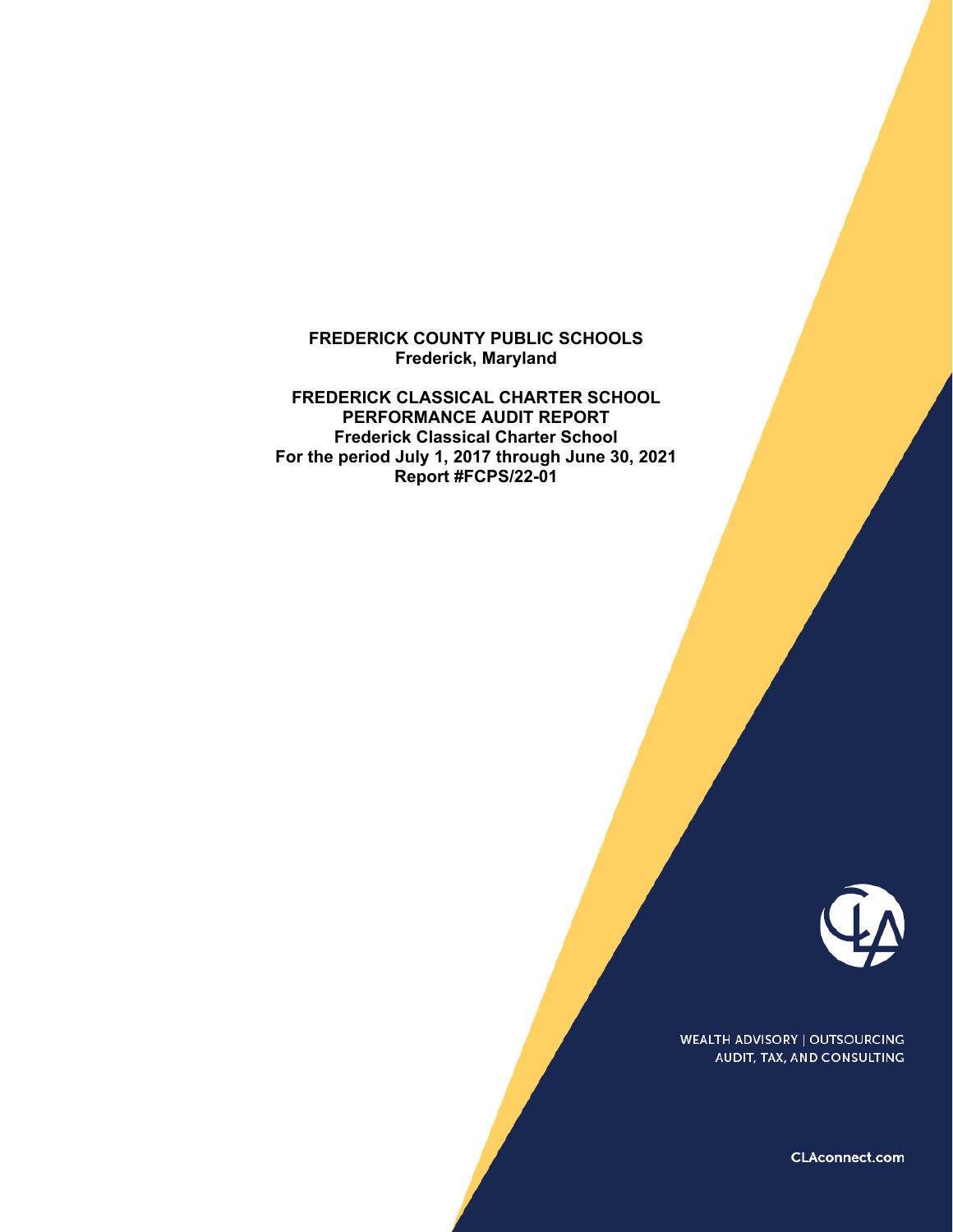| <b>INDEPENDENT AUDITORS' REPORT AND EXECUTIVE SUMMARY</b> |    |
|-----------------------------------------------------------|----|
| <b>BACKGROUND</b>                                         |    |
| <b>OBJECTIVES, SCOPE, AND METHODOLOGY</b>                 |    |
| FINDINGS, RECOMMENDATIONS, AND MANAGEMENT'S RESPONSES     | 13 |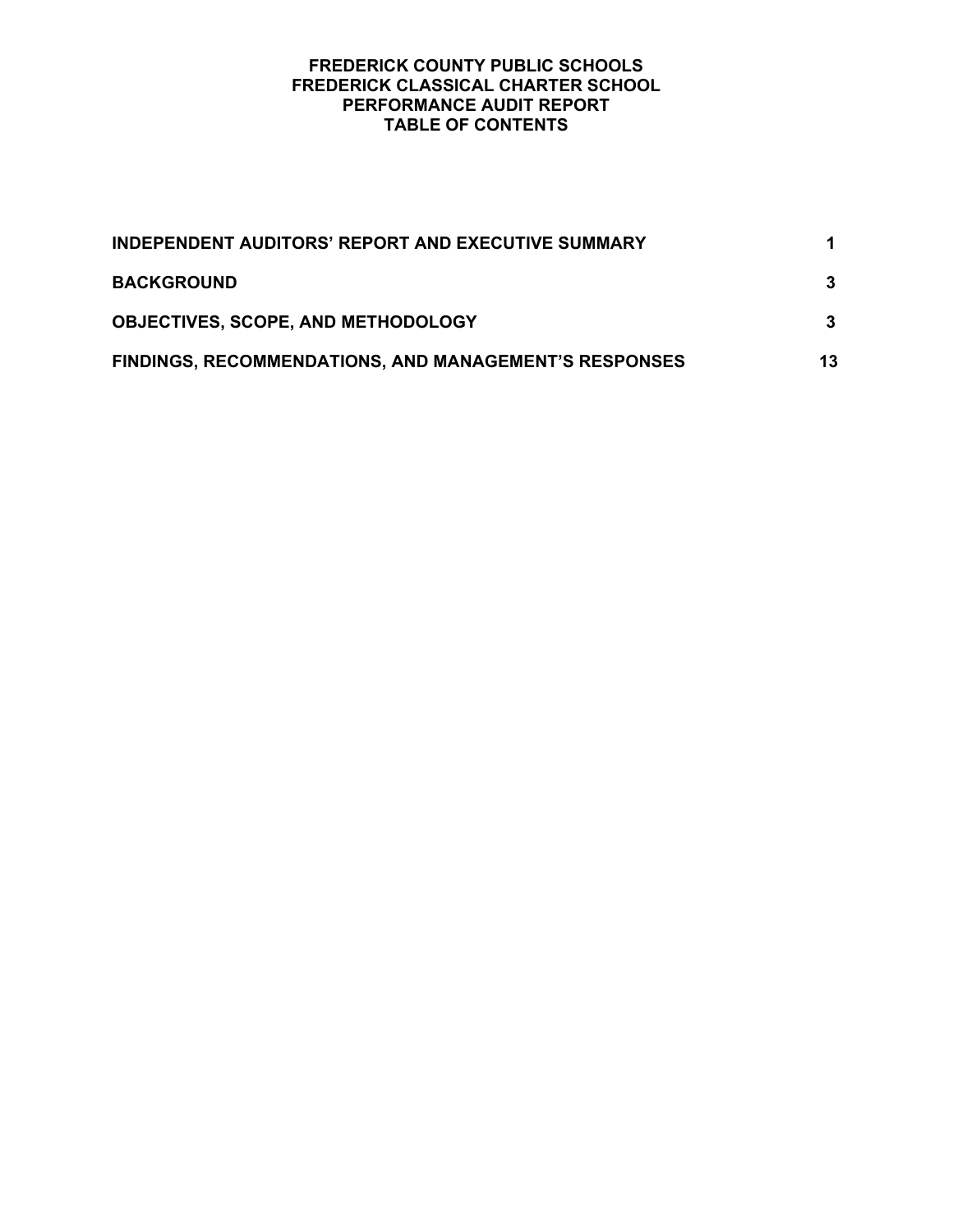

# **INDEPENDENT AUDITORS' REPORT AND EXECUTIVE SUMMARY**

Interagency Internal Audit Authority Frederick County, Maryland

Frederick County Government Interagency Internal Audit Authority (IIAA) engaged CliftonLarsonAllen LLP (CLA) to conduct a performance audit of Frederick Classical Charter School (FCCS). Our audit scope covered the period of July 1, 2016, through June 30, 2021. We conducted our audit in accordance with *Governmental Auditing Standards* issued by the Comptroller General of the United States.

Our audit objectives are to evaluate the accounting, financial reporting, and compliance with guidelines established by FCPS.

We reviewed FCCS Charter, *Accounting and Financial Report Requirement for Charter Schools*, and FCCS's Bylaws. The audit scope focused on accounting and financial reporting matters, and this performance audit did not consider other areas such as instruction, curriculum, enrollment, or personnel.

FCCS has received annual financial statement audits by an external independent auditor. Additionally, FCCS has submitted the annual IRS Form 990. FCCS posts these documents on their website. (https://frederickclassicalcharterschool.org/finances)

FCCS uses QuickBooks for recording all financial transactions for the school. We obtained the complete QuickBooks files for the timeframe under audit and verified that they supported the audited financial statements issued by independent auditors. We analyzed the detailed audited data to identify transactions to perform procedures to test compliance with the procurement and contracting practices required by FCPS, state, and Federal regulations, as required.

We focused on revenues and expenses under the management of FCCS. We used a risk-based approach to testing focusing on transactions that were either significant or, in our judgment, should be considered for appropriateness and compliance with FCPS regulations.



CLA is an independent member of Nexia International, a leading, global network of independent accounting and consulting firms. See nexia.com/member-firm-disclaimer for details.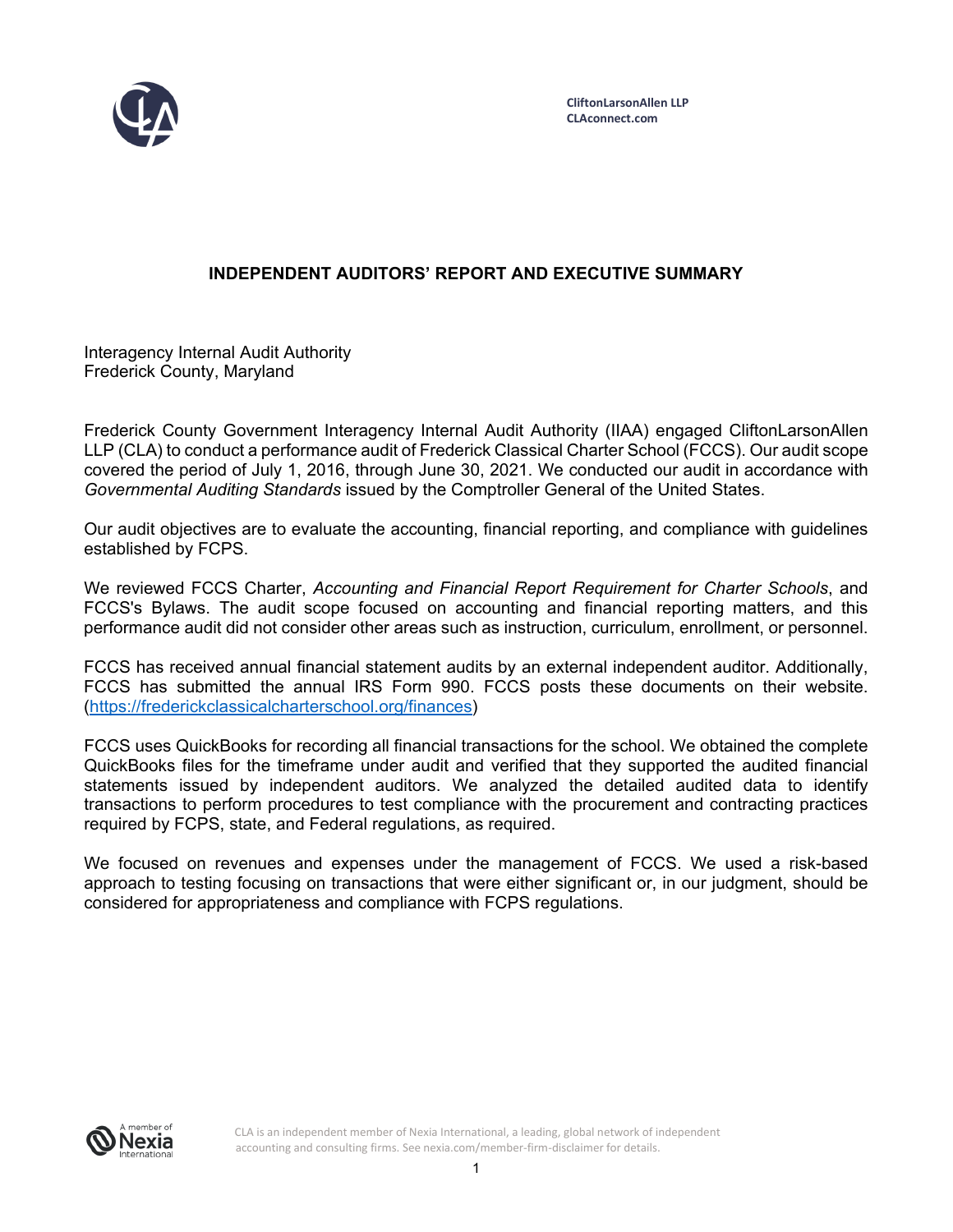A summary of findings is as follows:

| Finding #     | <b>Area</b>                               | <b>Finding</b>                                                                                                                                                                                                            |
|---------------|-------------------------------------------|---------------------------------------------------------------------------------------------------------------------------------------------------------------------------------------------------------------------------|
|               | <b>Conflict of Interest</b><br>Incomplete | FCCS has an annual form to be completed by key<br>employees and trustees. The testing revealed that<br>approximately 23 forms were missing from 2017 to<br>2020, and for 2021, it appears FCCS received all<br>the forms. |
| $\mathcal{P}$ | <b>Incomplete Board Minutes</b>           | FCCS' Board of Trustees are missing the meeting<br>minutes for 7 meetings during our testing period.                                                                                                                      |

We included responses from FCCS after each finding in the findings, recommendations, and management's responses section.

Clifton Larson Allen LLP

**CliftonLarsonAllen LLP** 

Baltimore, Maryland May 18, 2022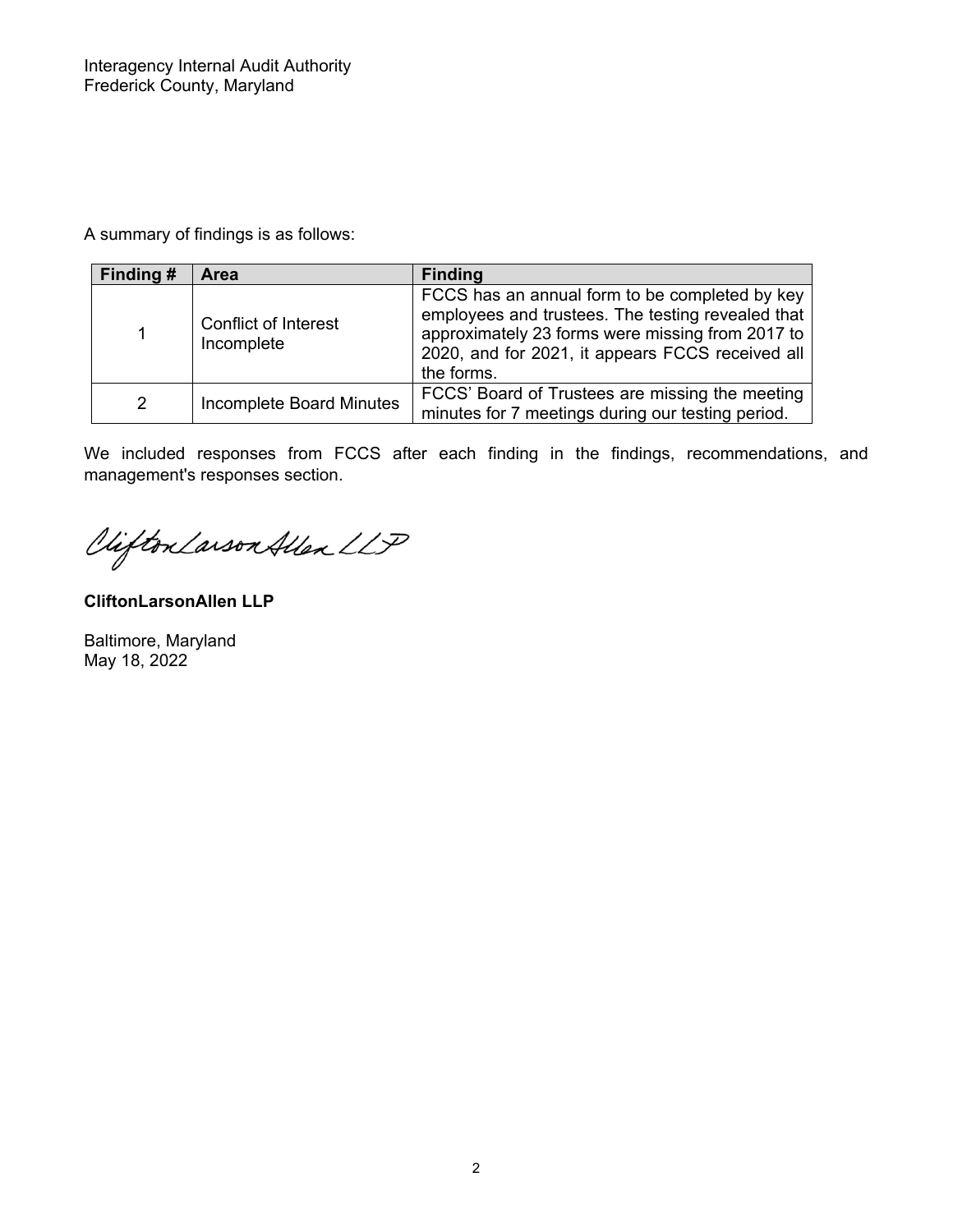# **BACKGROUND**

Frederick Classical Charter School (FCCS) is a public charter school located in Frederick, Maryland, offering classical education to kindergarten through eighth grade. FCCS is one of three charter schools chartered by Frederick County Public Schools (FCPS). FCPS and FCCS executed the initial charter on April 6, 2011. The charter was updated May 24, 2017 and terminates on June 30, 2025. FCCS differs from the other two charter schools based on FCPS level of financial oversite. FCPS has complete financial and accounting oversight for the other two charters schools. FCCS is responsible for accounting, financial reporting, and compliance to guidelines established and provided by FCPS. FCCS is a 501(c)(3) organization designated by the Internal Revenue Service. The school must have a financial audit and file a Form 990, *Return of Organization Exempt from Income Tax,* annually.

FCCS is a nonprofit organization operating under a set of by-laws executed by a Board of Trustees to provide oversight and strategic direction for the school. The Board of Trustees meets regularly and includes open time for public comments.

FCPS pays FCCS an amount of county, state, and federal money commensurate with the amount disbursed to the other public schools in the local jurisdiction. FCPS allocates funding on a per-pupil basis for student enrollment at FCCS, and FCPS distributes this funding to FCCS after payroll and benefits costs are withheld

FCCS' highest operating cost is payroll and benefits. The FCCS personnel are FCPS employees and are afforded all rights by law and in the respective collective bargaining agreements. FCPS pays FCCS personnel using FCPS's internal controls and payroll systems.

We discuss FCCS's other financial transactions throughout this report.

## **OBJECTIVES, SCOPE AND METHODOLOGY**

We conducted this performance audit in accordance with Generally Accepted Government Auditing Standards (GAGAS) established by the U.S. Government Accountability Office (GAO). Those standards require that we plan and perform the audit to obtain sufficient, appropriate evidence to provide a reasonable basis for our findings and conclusions based on our audit objectives. We believe that the evidence obtained provides a reasonable basis for our findings and conclusions based on the audit objectives. Because of the inherent limitations, a performance audit made for the limited purposes of our review would not necessarily disclose all weaknesses related to the FCCS's compliance.

The objectives of the audit are as follows:

- 1. Gain an understanding of the Charter and Accounting and Financial Reporting Requirements for Charter Schools as set forth by FCPS.
- 2. Determine if FCCS has complied with the Charter as it relates to finance as well as the Accounting and Financial Reporting Requirements set forth by FCPS, including the FCPS Cash Disbursement Guidelines.
- 3. Determine if FCCS has complied specifically with procurement and contracting practices as required by FCPS, state, and federal regulations.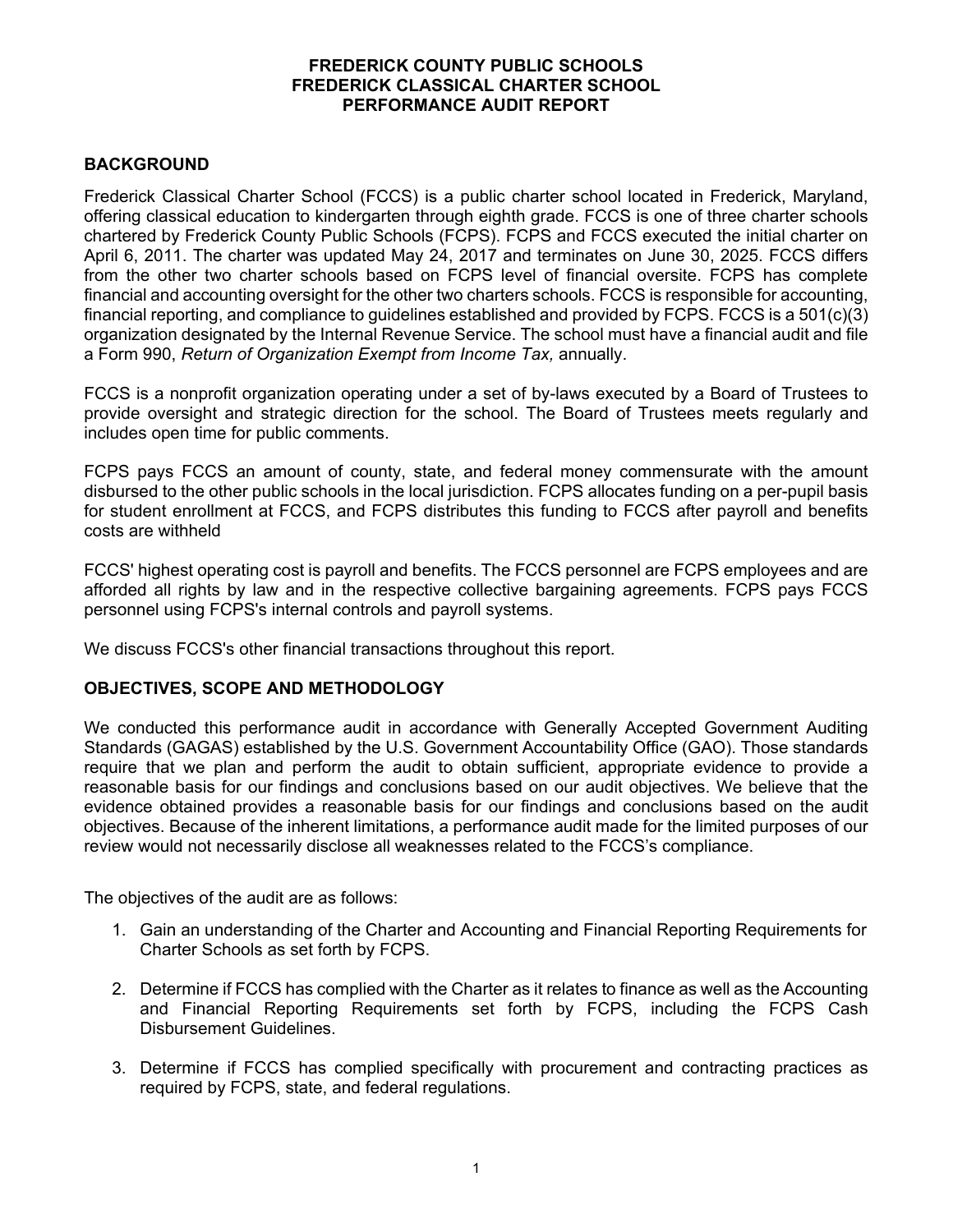Our methodology and scope consisted of:

- 1. Reading the Charter and Accounting and Financial Report Requirement for Charter Schools.
- 2. Reading FCCS meetings minutes for FY17 through FY21.
- 3. Reading and evaluating the annual audited financial statements for fiscal years FY17 through FY21.
- 4. Reading and evaluating the annual federal 990 for fiscal years FY17 through FY21.
- 5. Performed cash disbursement testing on a sample basis under a risk-based approach for FY17 through FY21. Disbursement testing focused on the following areas:
	- **Reimbursements and refunds.**
	- **Procurement and contracting regulations,**
	- **Professional fees.**
	- Board, employee, and board or employee relative payments or payments to entities owned by board members, employees or relatives of board members or employees.
- 6. Performed cash receipts testing under a risk-based approach for fiscal years FY17 through FY21.
- 7. Performed testing on the FCCS bank accounts with a specific focus on the following:
	- **Signatures and approvals,**
	- **Bank confirmations of all accounts in existence with the FCCS name or subnames,**
	- General confirmations and bank reconciliation testing.

## **Charter and Accounting and Financial Report Requirements for Charter Schools**

We obtained the Charter and *Accounting and Financial Report Requirements for Charter Schools* set forth by Frederick County Public Schools. We read the document to understand the requirements and application to Frederick Classical Charter School. A few key requirements are as follows:

- Annual budget to be submitted to FCPS's CFO by August 15 each year.
- Equipment valued at \$5,000 or more or any sensitive item valued at \$300 or must be reported to FCPS's inventory accountant.
- School Activity Funds are to be accounted for separately and a schedule of receipts, disbursements, and ending balance to be provided to FCPS by July 31.
- An annual financial audit must be completed by an independent external auditor and submitted to the Executive Director of Fiscal Services by September 1 each year.
- Quarterly financial reports must be provided to the Budget and Finance Office by the last day of the month following a quarter end. (e.g., July 1 through September 30 is due by October 31)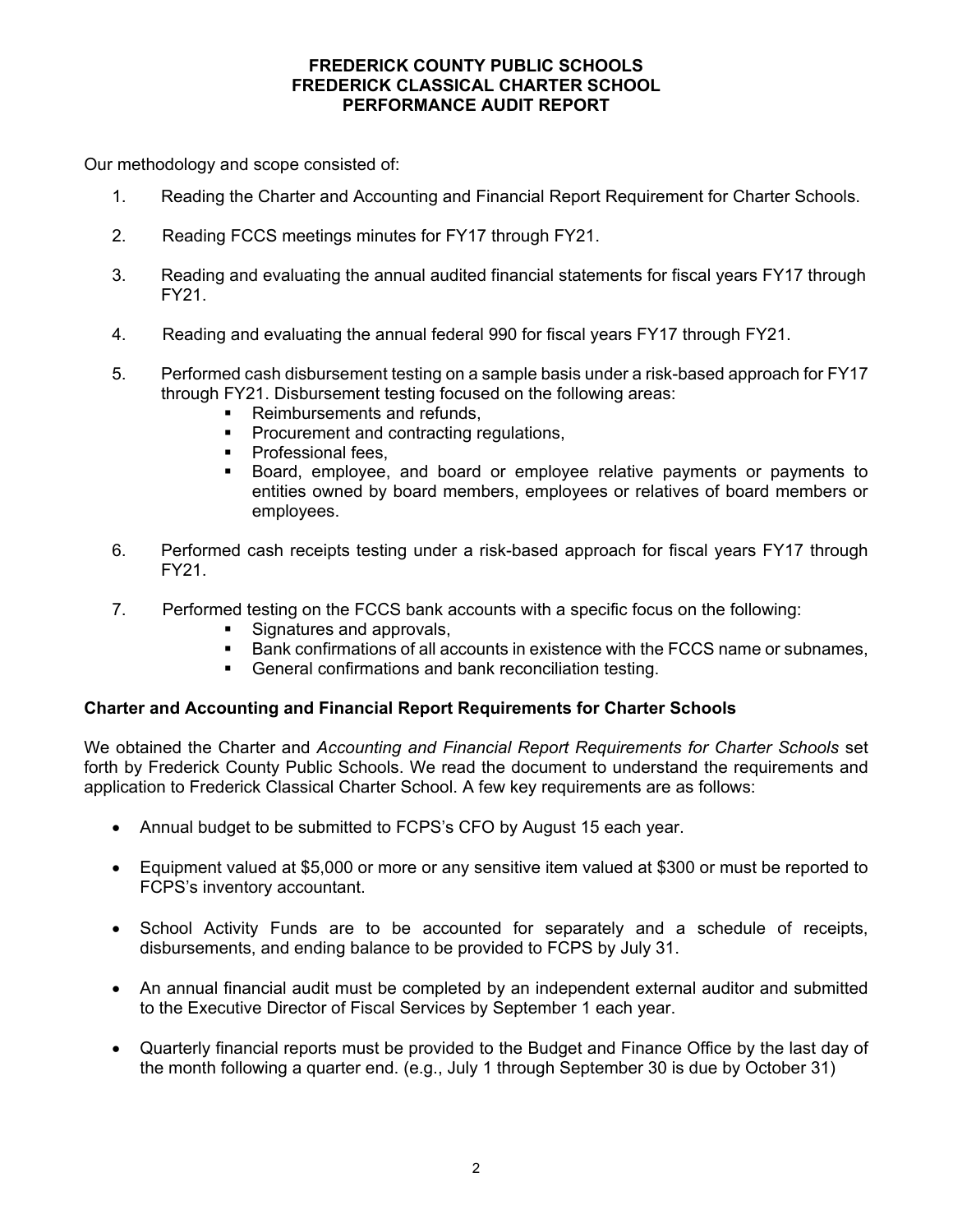### **Annual Audited Financial Statements**

We obtained and read the audited annual financial statement for June 30, 2017, 2018, 2019, 2020, and 2021. We did not identify any concerns within the financial statements, and we verified that the underlying accounting records supported the annual financial statement for each year without exception.

The independent auditor changed for fiscal year 2018. Prior to 2018, the auditor was the firm, Malvin, Riggins & Company, P.C. located in Baltimore, Maryland. Since the change, the auditor has been the firm K.L. Hoffman & Company, P.C. located in Baltimore, Maryland. K.L. Hoffman & Company, P.C. was established by one of Malvin, Riggins & Company's employees.

## **Annual Form 990**

We obtained and read the annual Form 990 for 2016, 2017, 2018, 2019, and 2020. We did not identify any concerns within the Form 990, and we verified that the underlying accounting records supported the 990 for each year without exception.

Two trustees reported compensation from the organization on Part VII of Form 990. For trustee 1, management reported \$3,875 for compensation related to contractor work at the school in the fiscal year 2017. For trustee 2, management reported \$25,081, cumulative over fiscal years 2017-2020, for compensation related to the trustee's 50% ownership in a business that provides bookkeeping services to FCCS. The trustee disclosed the relationship on his conflict of interest form as discussed below. This activity is not unusual when reasonable compensation is provided to trustees for service rendered. These individuals were not employees of FCPS or FCCS.

The Form 990 for fiscal year 2021 has not completed as of the date of this report.

#### **Governance**

#### *Conflict of Interest*

We obtained the conflict of interest forms required by Board members from 2017 through 2021. We read the forms and noted one person disclosed they had a 50% ownership interest in a supplier to FCCS. Additionally, approximately 23 required forms were missing from 2017 to 2020. For 2021, it appears all the required forms were received. We noted this observation in the findings section of the report.

#### *Meeting Minutes*

We obtained and read the minutes of the Board of Trustees from August 17, 2016, through April 5, 2021. We read the minutes for discussion related fiscal matters. The minutes are publicly available on FCCS website. Over the audit period, approximately eleven meetings did not have minutes posted. We obtained four months (January, February, March, and April of 2021) of minutes from management not yet posted to the website. We did not receive minutes from seven meetings. We noted this observation in the findings section of the report.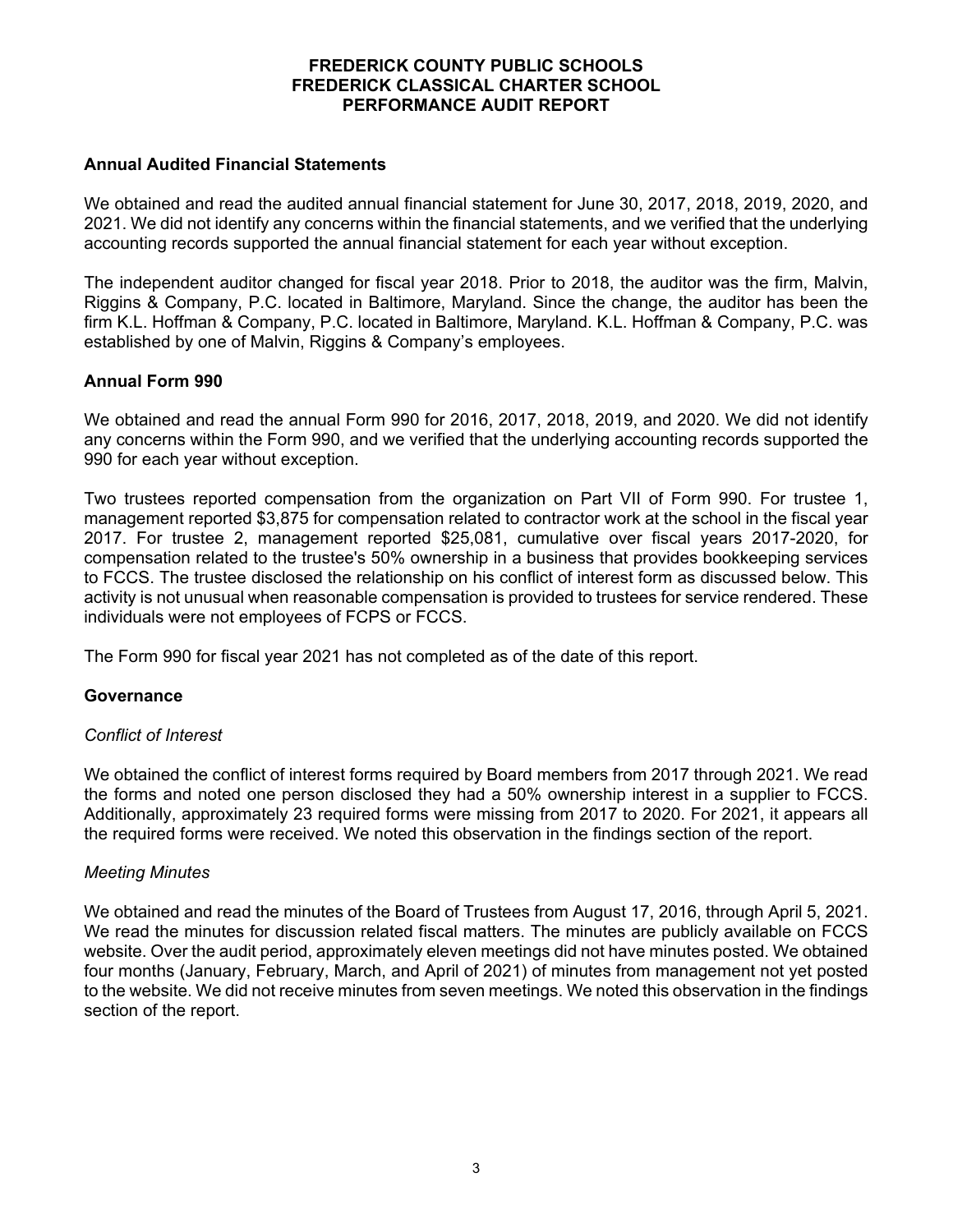## **Financial Context and Key Observations**

FCCS uses QuickBooks for recording all financial transactions for the school. As mentioned earlier, the QuickBooks files support the audited financial statements, and the financial auditors performed audit procedures on the data captured in the QuickBooks system. We analyzed this audited data to identify transactions to perform procedures to test compliance with the procurement and contracting practices required by Frederick County Public Schools, state and Federal regulations, as required.

- Obtained the general ledger file for the audit periods and performed the following:
	- $\circ$  A gap detection test on check numbers to ensure a complete population.
	- $\circ$  Analyzed total payments by vendors and reviewed for consistency between years and assessed if vendor met the procurement and contracting thresholds.
	- $\circ$  Reviewed the payments made to ensure they were reasonable based on FCCS operations.
	- $\circ$  Performed Bedford's Analysis on the population to identify anomalies in the data set.
- Reviewed general ledger detail related to rent, occupancy costs, utilities, professional fees, insurance, supplies, advertising, and other expenses to gain an understanding and identify unusual purchases and inquired of management to obtain clarification and satisfaction transactions appeared reasonable for FCCS operation and did not violate FCPS regulations.

After these procedures and analysis of the QuickBooks files, the records appeared complete and well maintained. Additionally, FCCS posts its budget, audit report, monthly financial reports, and IRS Form 990 on its website.

#### **Financial Overview**

During our analysis, we focused on revenues and expenses under the management of FCCS. We used a risk-based approach to testing focusing on transactions that were either significant and/or in our judgement should be considered for appropriateness and compliance with FCPS regulations.

#### **Revenue**

Frederick County Public School provides funding per pupil to operate the school. Below is a table outlining the revenue by year.

|                                 | <b>June 30.</b> |           |    |           |  |           |  |           |    |           |  |
|---------------------------------|-----------------|-----------|----|-----------|--|-----------|--|-----------|----|-----------|--|
|                                 |                 | 2017      |    | 2018      |  | 2019      |  | 2020      |    | 2021      |  |
| Per Pupil from FCPS             |                 | 3.346.607 | \$ | 3.513.874 |  | 3.777.958 |  | 3.896.386 | \$ | 3,962,897 |  |
| Public support                  |                 | 117.666   |    | 85.866    |  | 132.293   |  | 89.699    |    | 15.010    |  |
| Other support                   |                 | 48.727    |    | 50.672    |  | 60.017    |  | 44.799    |    | 7.293     |  |
| Grants from government agencies |                 | -         |    |           |  |           |  |           |    | 117.131   |  |
| Proceeds from legal settlement  |                 | -         |    |           |  | 662,740   |  |           |    | -         |  |
| <b>Total revenues</b>           |                 | 3.513.000 |    | 3,650,412 |  | 4,633,008 |  | 4.030.884 |    | 4,102,331 |  |

Generally, FCPS distributes between 95.2% and 99.4% of FCCS's total operating revenues. In 2019 and 2021, FCCS received additional revenues related to a legal settlement with FCPS and a government grant, respectively. We confirmed payments from FCPS to FCCS without exception. FCCS received distributions net of payroll and benefit costs deposited into their bank account.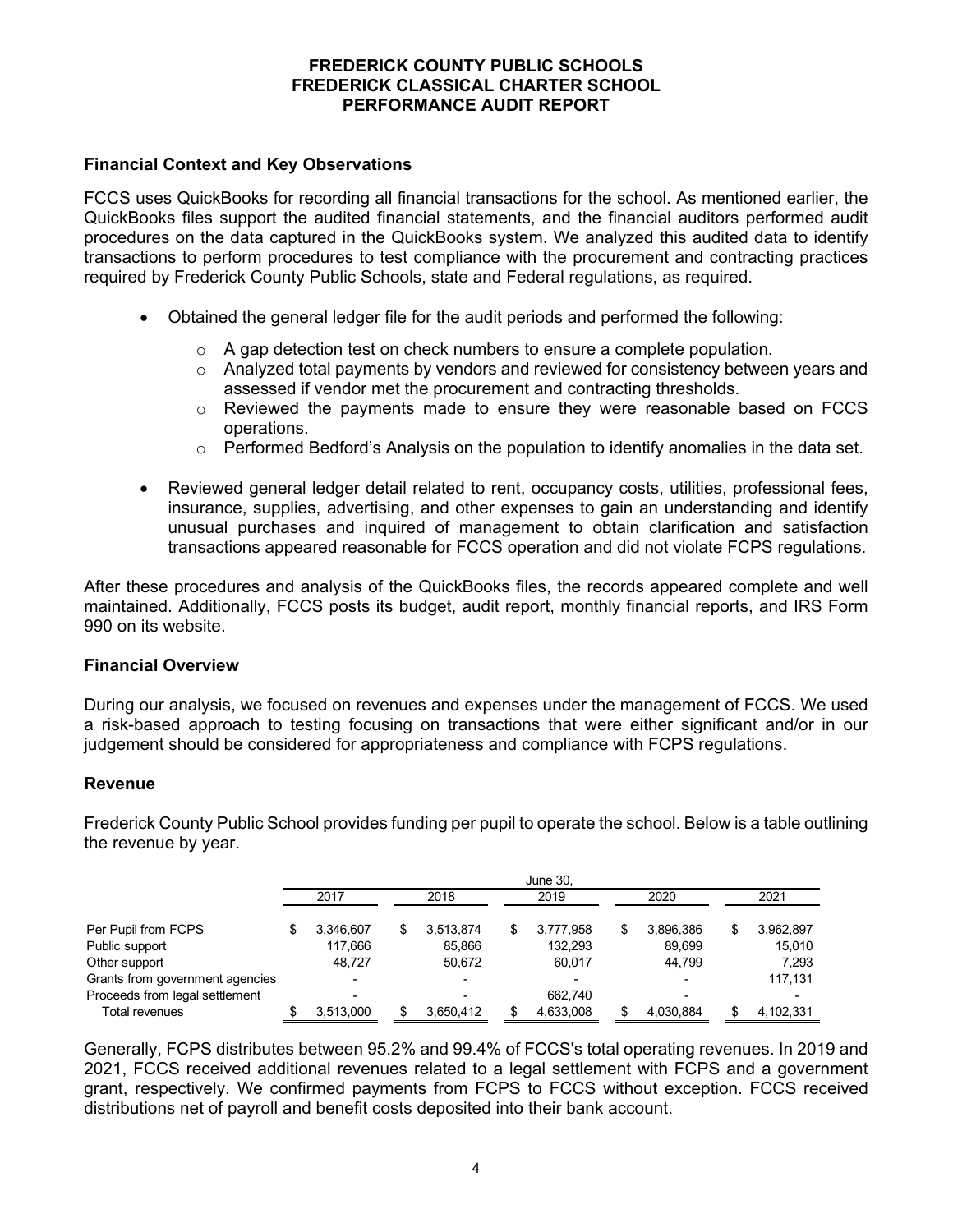The public support is donated professional services (on average 89.5%) and cash (on average 10.5%). Because management records the same amount for revenues and expenses, we did not evaluate the dollar value of the in-kind contributions recorded in public support for donated professional services.

In fiscal year 2021, FCCS received \$117,131 in government grants related to ESSER, CARES Act, and GEER funding. FCCS was required to submit grant eligible expenses to FCPS for reimbursement.

The other support is sales, rental income, and student activity fees.

### **Expenses**

Below is a table outlining the expenses by year.

|                       | June 30. |           |    |           |    |           |    |           |    |           |
|-----------------------|----------|-----------|----|-----------|----|-----------|----|-----------|----|-----------|
|                       |          | 2017      |    | 2018      |    | 2019      |    | 2020      |    | 2021      |
| Salaries and benefits | \$       | 2,402,152 | \$ | 2.449.118 | \$ | 2,637,374 | \$ | 2,757,303 | \$ | 2,694,519 |
| Rent                  |          | 530.369   |    | 538,289   |    | 524,553   |    | 524,418   |    | 523,914   |
| Occupancy costs       |          | 155.103   |    | 122,806   |    | 160,717   |    | 163,087   |    | 155,445   |
| <b>Utilities</b>      |          | 27.448    |    | 27.821    |    | 29.754    |    | 24.733    |    | 20,818    |
| Depreciation          |          | 73.687    |    | 75.418    |    | 68.101    |    | 72.303    |    | 68,576    |
| Professional fees     |          | 153.655   |    | 173.940   |    | 234.027   |    | 184.350   |    | 88,593    |
| <b>Insurance</b>      |          | 18.736    |    | 21,942    |    | 20,033    |    | 23,764    |    | 22,003    |
| <b>Supplies</b>       |          | 70.479    |    | 61,839    |    | 110.452   |    | 101.568   |    | 202,170   |
| Advertising           |          | 1.908     |    | 2.645     |    | 634       |    | 871       |    | 1.198     |
| Other                 |          | 26,171    |    | 37,940    |    | 35,585    |    | 17,506    |    | 91,232    |
| Total expenses        |          | 3,459,708 |    | 3,511,758 |    | 3,821,230 |    | 3,869,903 |    | 3,868,468 |

Due to the nature of certain expenses, the following expenses have a lower inherent risk of not complying with the charter related to finance and the accounting and financial reporting requirements set forth by FCPS. We identified the expenses in FCCS general ledger, performed analytical procedures, and inquired with management to obtain a sufficient understanding to determine the costs were reasonable and complied with any applicable regulations.

These two broad cost classifications below, including depreciation expense, range between 89.5% and 92.2% of FCCS total expenses. The expense range for these expense classifications is \$3.3 million and \$3.7 million.

## *Salaries and Benefits*

Generally, salaries and benefits range between 69.4% and 79.7% of FCCS's total expenses. Frederick County Public Schools pays the salaries and benefits and provides FCCS information to post a journal entry into the QuickBooks file. Frederick County Public Schools' payroll and benefit controls were not part of the scope of this engagement. Access to the funds and these controls are outside the control of FCCS management.

## *Rent, Occupancy Costs, and Utilities*

Rent, occupancy costs, and utilities range between 18.1% and 20.6% of FCCS's total expenses. The school's located at 8445 Spires Way, Suite CC, Frederick, Maryland. Management signed the original lease on August 30, 2012, with term beginning July 1, 2013, for eight years with St. John's Properties. The lease includes a building, playground, and additional occupancy costs related to property maintenance. We reviewed the lease and verified payments were in accordance with the lease agreement without exception.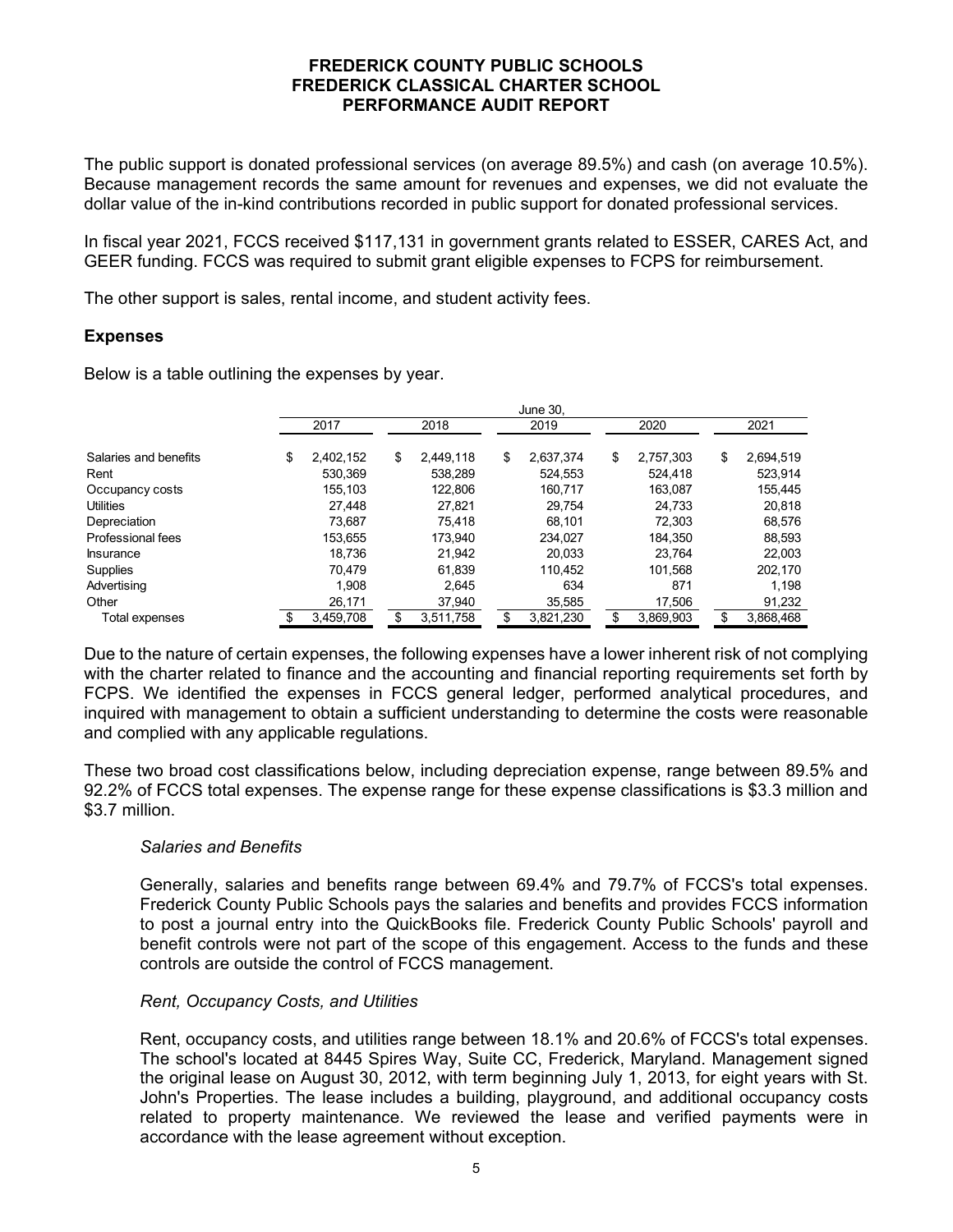Below is a table of occupancy costs. The largest category is grounds upkeep which FCCS pays to the landlord as part of the leasing arrangement and rental of a space for a playground. The remainder of each category is several smaller purchases with several vendors under any procurement thresholds.

|                                  | June 30. |         |    |         |    |         |    |         |    |         |  |
|----------------------------------|----------|---------|----|---------|----|---------|----|---------|----|---------|--|
|                                  |          | 2017    |    | 2018    |    | 2019    |    | 2020    |    | 2021    |  |
| Grounds upkeep                   | \$       | 77.866  | \$ | 60.401  | \$ | 69.169  | \$ | 78.680  | \$ | 60,188  |  |
| Maintenance and repairs          |          | 20.168  |    | 14.306  |    | 41,313  |    | 35,661  |    | 24,529  |  |
| Technology services              |          | 18,644  |    | 17,630  |    | 18.764  |    | 18,399  |    | 22,574  |  |
| Office furnishings               |          | 924     |    | 3.421   |    | 5.389   |    | 728     |    |         |  |
| Printing services                |          | 9,632   |    | 9.664   |    | 8.690   |    | 8,698   |    | 7,371   |  |
| Professional technology services |          | 13,030  |    | 2,679   |    | 3.261   |    | 6,397   |    | 5.425   |  |
| Telephone and communications     |          | 14,452  |    | 13.928  |    | 13.542  |    | 13,757  |    | 32,221  |  |
| Distance learning                |          |         |    | $\,$    |    |         |    |         |    | 838     |  |
| Postage                          |          | 372     |    | 667     |    | 501     |    | 767     |    | 2,299   |  |
| Fuel                             |          | 15      |    | 110     |    | 88      |    |         |    |         |  |
| Total occupancy costs            |          | 155,103 | \$ | 122.806 |    | 160,717 |    | 163,087 | \$ | 155,445 |  |

The remaining expenses are not related to payroll, rent, occupancy costs, utilities, and depreciation. These cost classifications range between 3.4% and 8.2% of FCCS total expenses. The expense range for these expense classifications is \$117,294 and \$316,603.

We analyzed expenses by the vendor and considered procurement and contract regulations. We noted no vendors met the dollar threshold for procurement and contract regulations.

#### *Professional Fees*

Below is a table of professional fees. Management records donated professional services, in-kind contributions, as income and expenses in equal amounts required by accounting standards. Management discloses these services in the footnote of the financial statement.

In 2018 and 2019, legal fees increased due to a lawsuit with FCPS. The parties settled the matter, and FCCS received proceeds in 2019. Other professional services were under any procurement and contract regulations.

|                                  |    | June 30, |    |         |    |         |    |         |    |        |  |
|----------------------------------|----|----------|----|---------|----|---------|----|---------|----|--------|--|
|                                  |    | 2017     |    | 2018    |    | 2019    |    | 2020    |    | 2021   |  |
| Auditing and tax preparation     | \$ | 14.250   | \$ | 14.250  | \$ | 14.250  | \$ | 15.675  | \$ | 15,675 |  |
| Legal                            |    |          |    | 38,439  |    | 17,696  |    | 805     |    | 38.767 |  |
| Warehouse service                |    | 3,128    |    | 3,473   |    | 3,259   |    | 3,525   |    | 3,622  |  |
| Professional fees                |    |          |    |         |    |         |    |         |    |        |  |
| Donated professional services    |    | 103.394  |    | 79,411  |    | 124,561 |    | 81,837  |    | 8,563  |  |
| Bookkeeping and accounting       |    | 6,638    |    | 11.449  |    | 10.977  |    | 7.983   |    | 3.299  |  |
| Other                            |    | 21,127   |    | 21,296  |    | 56,924  |    | 69,511  |    | 14,443 |  |
| Subtotal                         |    | 131,159  |    | 112,156 |    | 192,462 |    | 159,331 |    | 26,305 |  |
| Retirement system administration |    | 5,118    |    | 5,622   |    | 6,360   |    | 5,014   |    | 4,224  |  |
| Total professional fees          |    | 153,655  | \$ | 173.940 |    | 234,027 |    | 184,350 | \$ | 88.593 |  |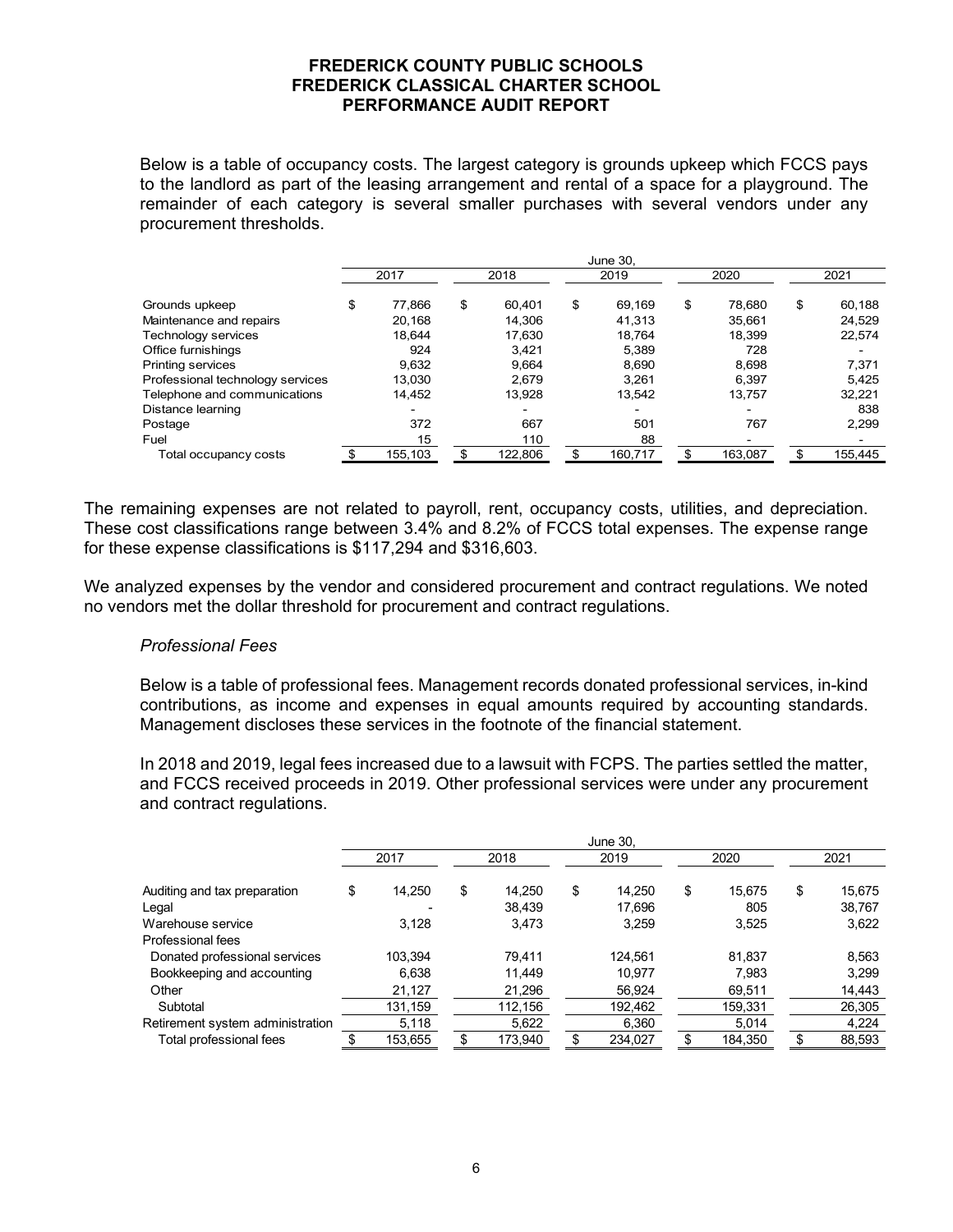The table below details the vendors used for professional services and related expenses. FCPS provides warehouse services and charges FCCS.

|                                    |              |          | June 30,     |          |          |
|------------------------------------|--------------|----------|--------------|----------|----------|
|                                    | 2017         | 2018     | 2019         | 2020     | 2021     |
| Auditing and tax preparation       |              |          |              |          |          |
| Malvin, Riggins & Company, P.C.    | 14,250<br>\$ | \$14,250 | \$           | \$       | \$       |
| K.L. Hoffman & Company, PC         |              |          | 14,250       | 15,675   | 15,675   |
|                                    | 14,250       | 14,250   | 14,250       | 15,675   | 15,675   |
| Legal                              |              |          |              |          |          |
| Conrad O'Brien PC                  |              | 38,439   | 17,696       |          |          |
| Linowes and Blocher, LLP           |              |          |              | 805      |          |
| Venable, LLP                       |              |          |              |          | 11,761   |
| Wilson Elser LLP                   |              |          |              |          | 25,737   |
| McCurdy, Dean & Graditor, LLC      |              |          |              |          | 1,269    |
|                                    |              | 38,439   | 17,696       | 805      | 38,767   |
| <b>Bookkeeping and accounting</b>  |              |          |              |          |          |
| <b>Tim Summers</b>                 | 6,638        |          |              |          |          |
| S&C Accounting, LLC                |              | 11,449   | 10,977       | 7,983    | 3,299    |
|                                    | 6,638        | 11,449   | 10,977       | 7,983    | 3,299    |
| Other                              |              |          |              |          |          |
| Pamella Sirtautas (Cleaning)       |              | 13,197   | 14,710       | 12,200   |          |
| Musical Artisanships, LLC          |              |          | 12,000       | 12,000   |          |
| William Jackson (Math Consultant)  |              | 5,700    | 6,650        | 3,800    | 3,800    |
| F&H Solutions Group, LLC           |              |          | 8,644        | 10,611   |          |
| Jones Lang LaSalle America's, Inc. |              |          |              | 15,186   |          |
| <b>Classical Academic Press</b>    | 10,293       |          |              |          |          |
| PerformancePoint, LLC              |              |          |              | 8,010    | 2,000    |
| Catherine A. Cullen, MSW           |              |          | 600          | 5,125    | 2,375    |
| All Clean, Inc.                    |              |          | 6,570        | 770      |          |
| EduAnalytics, LLC                  |              | 2,399    | 3,800        |          |          |
| RENO Investment Group, LLC         | 5,674        |          |              |          |          |
| Carol Tolman (Literacy Consultant) | 3,000        |          |              |          |          |
| Valerie Fell (Concert Planner)     | 2,160        |          |              |          |          |
| Thomas Balch Parliamentarian       |              |          |              |          | 1,980    |
| Maryland Nonprofits                |              |          | 1,750        |          |          |
| The Word Woman, LLC                |              |          | 1,600        |          |          |
| <b>Election Buddy</b>              |              |          |              |          | 1,495    |
| Brenda Pauline Shockey (Professor) |              |          |              | 1,200    |          |
| Janet Bayer (Consultant)           |              |          |              |          | 500      |
| Unleash the Beast                  |              |          | 396          |          |          |
| Allison Rizzo (Consultant)         |              |          | 204          |          |          |
| Other                              |              |          |              | 609      | 2,293    |
|                                    | 21,127<br>\$ | \$21,296 | 56,924<br>\$ | \$69,511 | \$14,443 |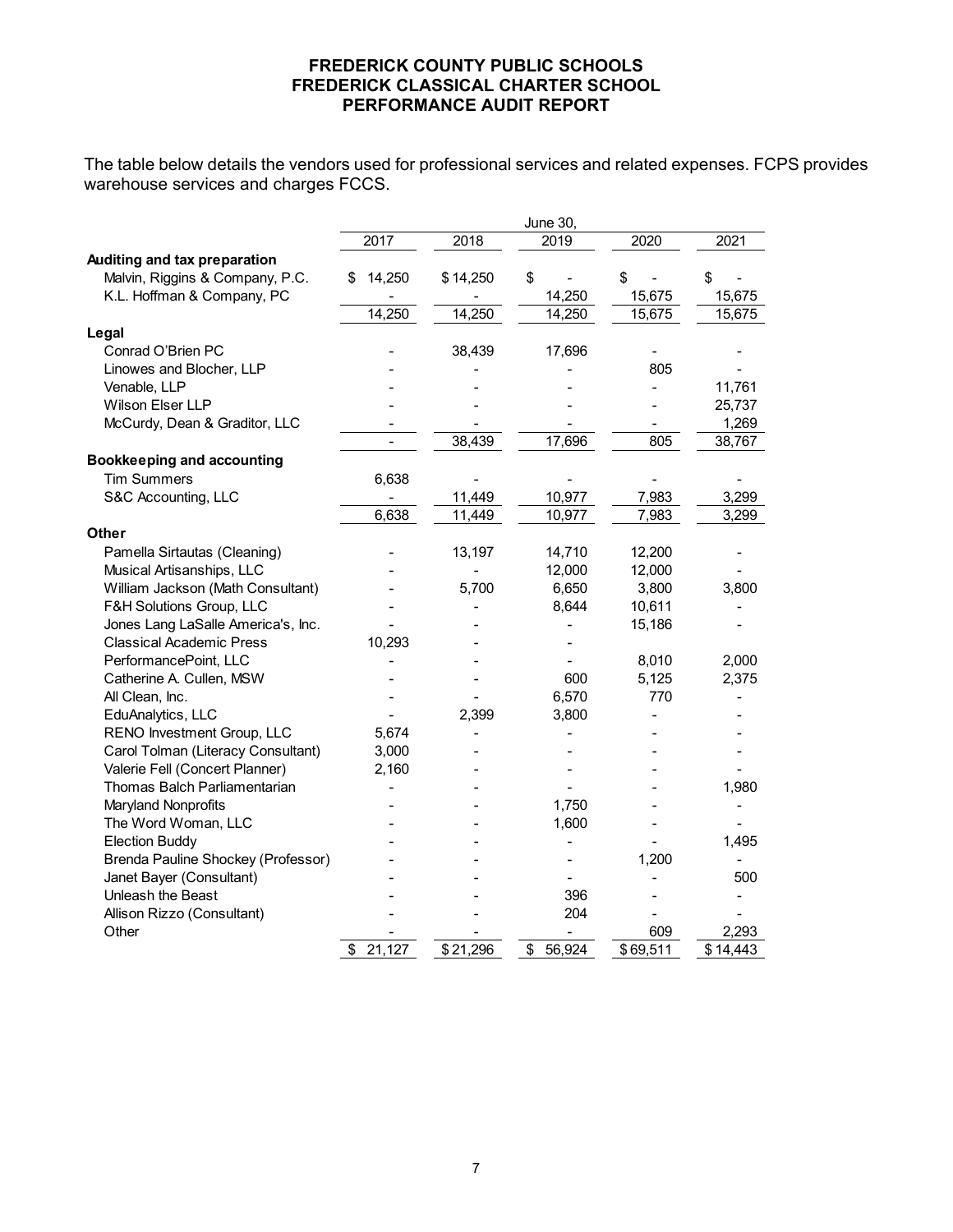Donated services are listed by type.

|                         | June 30, |                          |         |                          |       |  |  |  |  |  |  |
|-------------------------|----------|--------------------------|---------|--------------------------|-------|--|--|--|--|--|--|
|                         | 2017     | 2018                     | 2019    | 2020                     | 2021  |  |  |  |  |  |  |
| <b>Donated Services</b> |          |                          |         |                          |       |  |  |  |  |  |  |
| ∟egal                   | 25,000   | $\overline{\phantom{a}}$ | 43.323  | ۰                        | 2,500 |  |  |  |  |  |  |
| Accounting              | 888      | 1.905                    | 838     | $\overline{\phantom{a}}$ | 6,063 |  |  |  |  |  |  |
| <b>Nursing</b>          | 77,506   | 77,506                   | 80,400  | 81,837                   |       |  |  |  |  |  |  |
|                         | 103,394  | 79.411                   | 124.561 | \$81,837                 | 8,563 |  |  |  |  |  |  |

### *Supplies*

Below is a table of supplies. Based on vendor analysis, supplies were under any procurement and contract regulations. Additionally, textbooks and instructional materials are exempted from these procurement and contract regulations. In fiscal year 2021, FCCS significantly increased spending on instruction materials, medical supplies, and computer-technology supplies to respond to COVID-19. Management submitted these expenses to FCPS for government grant funding.

|                       | <b>June 30,</b> |        |    |                          |    |         |    |         |    |         |
|-----------------------|-----------------|--------|----|--------------------------|----|---------|----|---------|----|---------|
|                       |                 | 2017   |    | 2018                     |    | 2019    |    | 2020    |    | 2021    |
| Text                  | \$              | 21,394 | \$ | 18.261                   | \$ | 23,620  | \$ | 63,286  | \$ | 73,282  |
| Instruction materials |                 | 20,727 |    | 17.633                   |    | 44,126  |    | 19,211  |    | 56,159  |
| School                |                 | 10.675 |    | 9,293                    |    | 11.786  |    | 4,217   |    | 3,316   |
| Testing               |                 | 103    |    | $\overline{\phantom{0}}$ |    | 913     |    | 553     |    | 62      |
| Library               |                 | 5      |    | 349                      |    |         |    | 694     |    |         |
| Other supplies        |                 | 3      |    | 1,303                    |    | 7,104   |    | 3,071   |    | 1,541   |
| Medical               |                 | 404    |    | 589                      |    | 117     |    | 284     |    | 35,655  |
| Computer-technology   |                 | 3,366  |    | 3.969                    |    | 5,313   |    | 2,787   |    | 28,643  |
| Maintenance           |                 | 6,297  |    | 3.609                    |    | 9.480   |    | 1,148   |    | 1,050   |
| Custodial             |                 | 7,505  |    | 6,833                    |    | 7,993   |    | 6,317   |    | 2,462   |
| Total supplies        |                 | 70,479 | \$ | 61,839                   |    | 110,452 |    | 101,568 | \$ | 202,170 |

## **Board, Employee, and Relatives**

We identified six employees or board members receiving general disbursement checks in the system using data analysis techniques totaling \$17,714. All the payments appeared to be for reimbursement for items purchased for the school.

We noted a unique transaction on July 24, 2017, reimbursement to a board member for \$10,839 to purchase textbooks. The board member used their personal credit card to purchase books. We reviewed the support for the expenditure, which included an email from the Head of School requesting a board member's assistance as the expenditure was over for the \$5,000 spending limits set on the credit card. This transaction appeared to be the exception and not the standard operating procedure.

## **Deposit on 327 Ballenger Center Drive Property**

During 2021, FCCS placed a deposit of \$225,000 to purchase a property at 327 Ballenger Center Drive. This deposit was capitalized as prepaid expense. As noted in the June 30, 2021 audited financial statements, FCCS cancelled the agreement to purchase the property. FCCS is expected to receive \$200,000 returned on the deposit.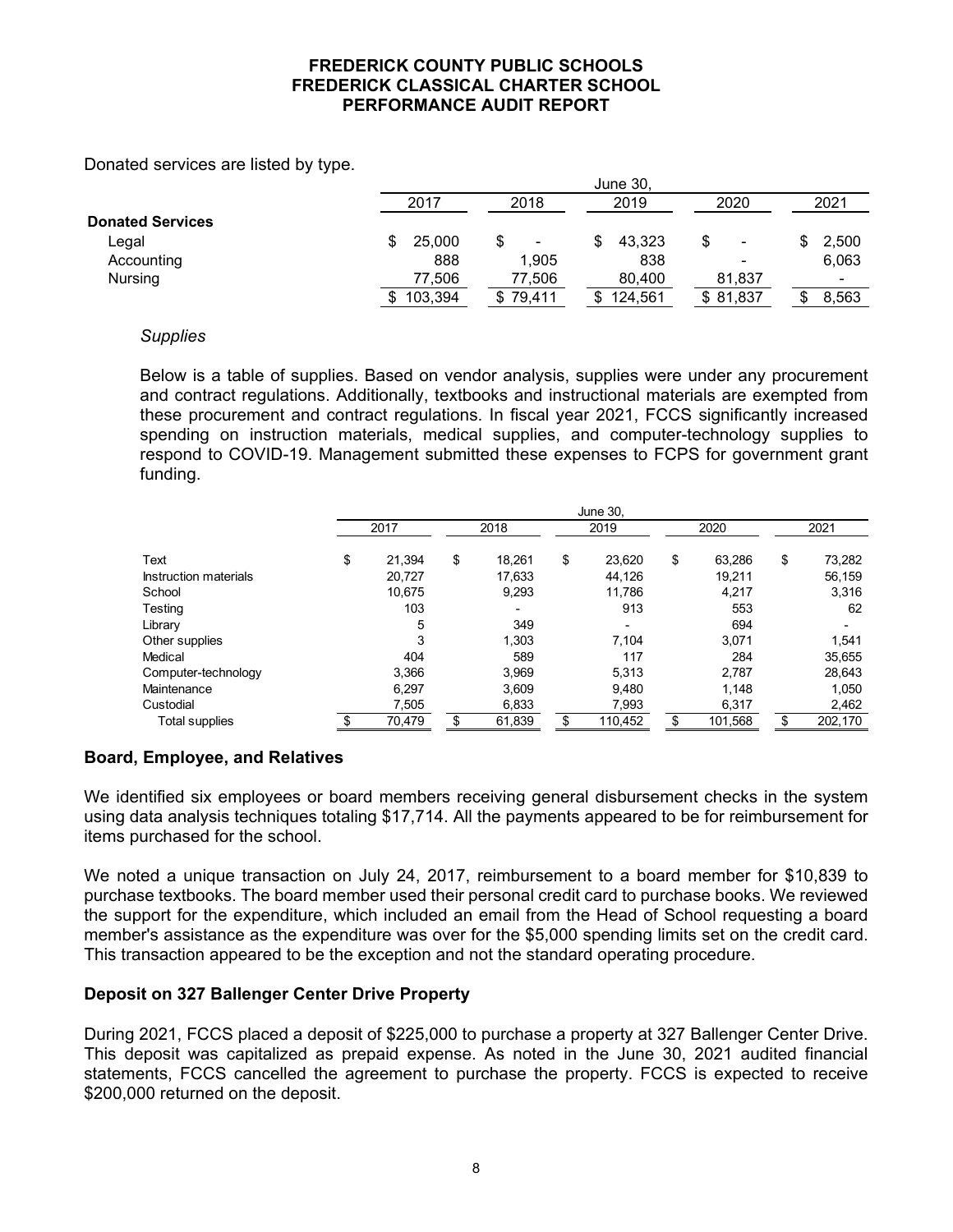## **Reporting with FCPS**

FCCS must submit several reports to FCPS, such as the annual budget, annual financial audit, and quarterly financial report. Based on inquiry with FCPS leadership, FCCS acceptability met these requirements. If FCCS was going to be late on a report, FCCS communicated in advance, and FCPS agreed to the new due date.

### **Bank Accounts and Credit Card**

We selected eight bank reconciliations randomly from July 1, 2016, to June 30, 2021. On average, the bookkeeping firm reconciles the bank account in QuickBooks within five business days of month-end.

We inquired about who are the authorized signers on the bank account. FCCS maintains three authorized signers, the president, vice president, and treasurer. We selected a sample of cleared checks and examined the signature line for the names of either the president, vice president, or treasurer. The signatures were one of these three people, and the signatures appears to be consistent from check to check.

FCCS uses a credit card to make purchases. The bookkeeping firm reconciles the credit card activity with supporting documents upon receiving the credit card statement. The credit card has purchasing limits and internal controls to reduce the risk of misuse. Additionally, we examined the credit card service agreement searching for a credit card rewards program. FCCS's credit card provider begins to offer rebates after \$400,000 in qualifying transaction volume, and FCCS volume is well below this threshold and does not receive any rebates.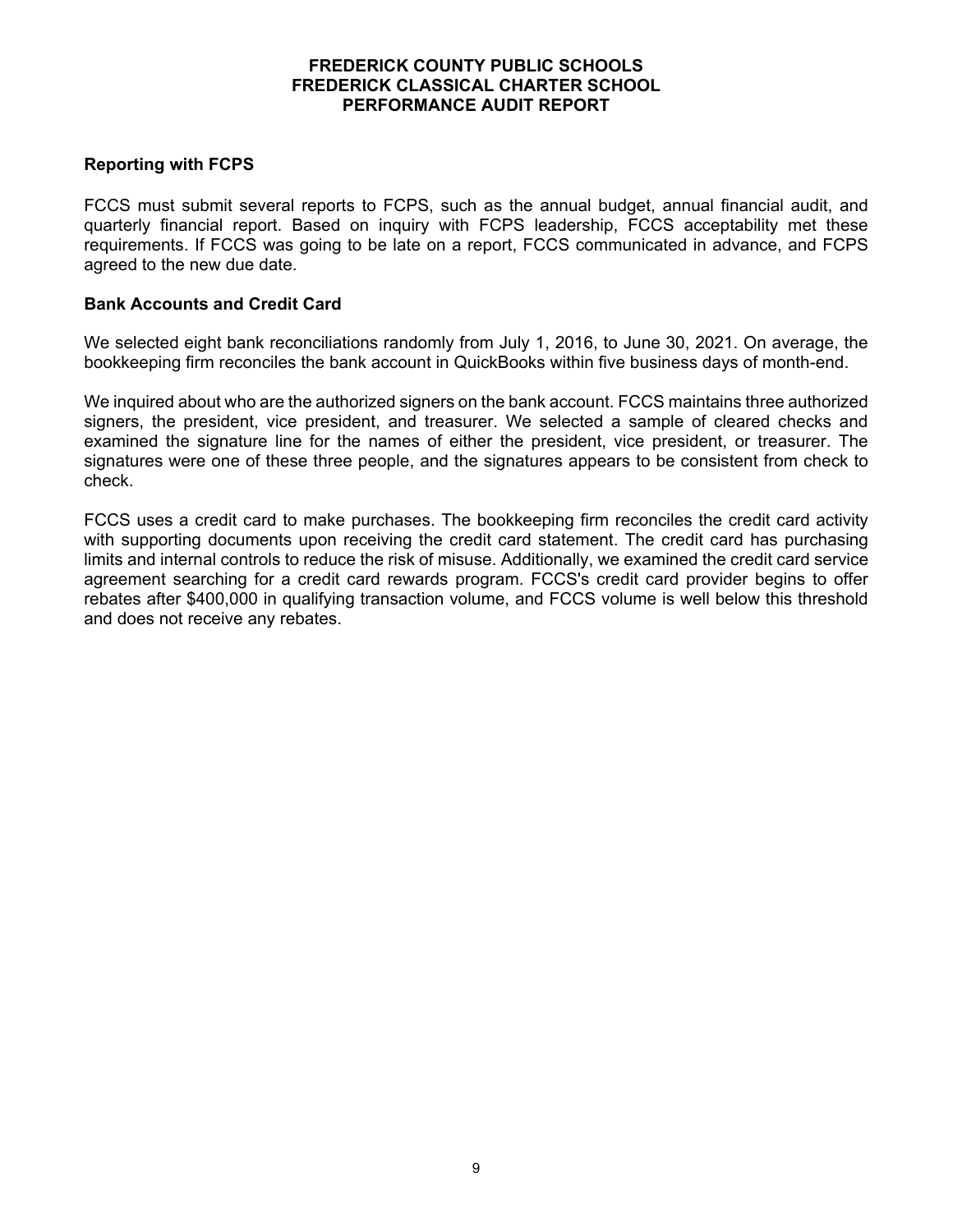### **FINDINGS, RECOMMENDATIONS AND MANAGEMENT'S RESPONSES**

### **Finding No. 1 – Conflict of Interest Incomplete**

FCCS's Bylaws states, "3.06 Conflict of Interest. In the event any Trustee or officer of the Corporation is or may be an officer, director, stockholder, employee, or has a financial interest in a corporation or other organization or entity with whom this Corporation shall enter into a contract or other transaction or shall directly or indirectly be a party to or have an interest in any contract or transaction of the Corporation, the Trustee or officer shall fully disclose such interest to the Board. After revealing any such interest, such member or officer shall abstain from voting on any question in reference to said contract or transaction. Subject to compliance with these requirements of disclosure, no contract or other transaction between this Corporation and any other corporation, partnership, individual or other business entity shall be affected by the fact that the member or officer of this Corporation has an interest in or is director or officer of such other corporation or other business entity, provided that such contract is negotiated on an arms length basis, its terms are commercially reasonable and it has been approved by a majority of disinterested Board members."

FCCS monitoring procedure disclosed on Schedule O of Form 990, states, "Form 990, Part VI, Line 12c - Explanation of Monitoring and Enforcement of Conflicts Officers, Directors, Trustees and Key Employees are expected to annually disclose conflicts of interest as part of routine business. Should something arise which would necessitate their recusal from Board votes/actions." FCCS has an annual form to be completed by key employees and trustees. The testing revealed that approximately 23 forms were missing from 2017 to 2020, and for 2021, it appears FCCS received all the forms.

We recommend creating a control activity, i.e., tracking log, to ensure completeness of the disclosure by tracking which forms were not received and following up at board meetings until all forms are received. After receiving all forms, the forms should be reviewed, summarized, and provided to other trustees to document appropriate enforcement and compliance in the board minutes.

#### *Management's Response*

Management concurs that all board members must submit annual conflict of interest disclosure statements. Although board members with conflicts submitted annual disclosures, those without conflicts must still document their status as well. For the fiscal year 2022, all board members have completed their disclosure statements. In addition, management has adopted a procedure of collecting disclosure statements from all board members the first month of each fiscal year to ensure compliance. For any given fiscal year, a board member joining the corporation after July 31st will be required to submit the conflict-of-interest disclosure statement prior to beginning their term of service. A log will be maintained to ensure completeness.